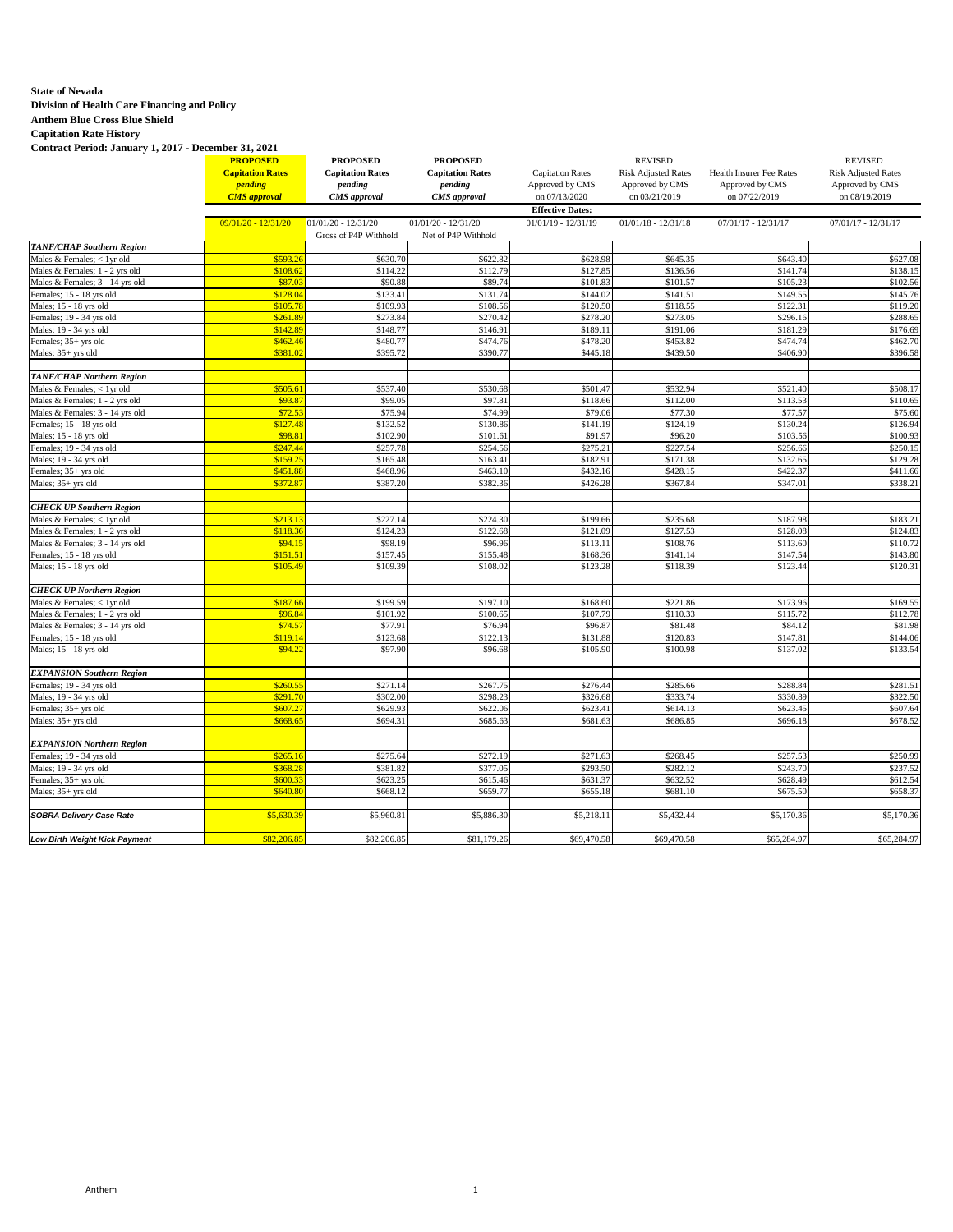## **Attachment Q**

# **State of Nevada**

#### **Division of Health Care Financing and Policy**

 **Health Plan of Nevada** 

 **Capitation Rate History Contract Period: January 1, 2017 - December 31, 2021** 

**PROPOSED PROPOSED PROPOSED** REVISED REVISED **Capitation Rates Capitation Rates Capitation Rates Capitation Rates Capitation Rates Capitation Rates Capitation Rates Pending Pending Pending Approved by CMS Approved by CMS Approved by CMS Approved by CMS Approved by CM** *pending pending pending pending pending Approved by CMS Approved by CMS Approved by CMS Approved by CMS CMS approved by CMS cMS approved by CMS cMS approved by CMS cMS approved by CMS cMS appro CMS approval CMS approval CMS approval* on 07/13/2020 on 03/21/2019 on 07/22/2019 on 08/19/2019 **Effective Dates:**  09/01/20 - 12/31/20 01/01/20 - 12/31/20 01/01/20 - 12/31/20 01/01/19 - 12/31/19 01/01/18 - 12/31/18 07/01/17 - 12/31/17 07/01/17 - 12/31/17<br>Gross of P4P Withhold Net of P4P Withhold Gross of P4P Withhold  $TANF/CHAP$  Southern Regio Males & Females; < 1yr old **5592.22** \$629.59 \$621.72 \$627.87 \$644.21 \$643.44 \$625.98 \$623.59 \$621.72 \$644.21 \$644.21 \$643.44 \$625.98<br>Males & Females; 1 - 2 yrs old \$108.43 \$114.02 \$114.02 \$112.59 \$127.62 \$130.53 \$130.94 \$1 Males & Females; 1 - 2 yrs old **1980 \$108.43** \$114.02 \$112.59 \$112.59 \$127.62 \$130.53 \$130.94 \$127.39<br>Males & Females; 3 - 14 yrs old **\$20.52 \$12.59** \$90.72 \$89.59 \$101.65 \$97.08 \$97.08 \$97.21 \$94.57 Males & Females; 3 - 14 yrs old Females; 15 - 18 yrs old \$138.16 \$132.41 \$127.82 \$133.17 \$133.17 \$131.51 \$143.76 \$135.26 \$135.26 \$138.16 \$138.16 Males; 15 - 18 yrs old \$109.93 \$109.93 \$108.36 \$108.36 \$108.36 \$120.29 \$113.32 \$112.99 \$112.99 \$1109.93 Females; 19 - 34 yrs old \$261.43 \$273.36 \$269.94 \$277.71 \$270.26 \$279.03 \$271.46 Males; 19 - 34 yrs old \$166.17 \$142.64 \$148.51 \$148.51 \$146.65 \$188.78 \$189.11 \$170.80 \$170.80 \$166.17 Females; 35+ yrs old \$461.65 \$479.93 \$473.93 \$477.36 \$449.20 \$447.29 \$435.14 Males; 35+ yrs old \$380.35 \$395.02 \$390.08 \$444.40 \$435.03 \$383.37 \$372.96 *TANF/CHAP Northern Region*  Males & Females; < 1yr old \$507.27 \$536.46 \$529.75 \$552.00 \$523.00 \$521.42 \$507.27 Males & Females; 1 - 2 yrs old **\$93.70** \$98.87 \$98.87 \$97.63 \$97.63 \$118.45 \$115.78 \$115.78 \$123.30 \$129.95 Males & Females; 3 - 14 yrs old **\$72.41** \$72.41 \$75.81 \$77.86 \$78.92 \$79.90 \$84.24 \$81.95 Females; 15 - 18 yrs old **\$127.26** \$127.26 \$132.29 \$130.64 \$140.94 \$128.38 \$141.44 \$141.44 \$137.60 Males; 15 - 18 yrs old \$102.44 \$98.64 \$99.44 \$101.44 \$91.81 \$99.44 \$112.46 \$112.46 \$109.41 Females; 19 - 34 yrs old \$257.33 \$254.11 \$274.73 \$254.11 \$274.73 \$2544.22 \$273.53 \$256.11 Males; 19 - 34 yrs old **\$158.97** \$165.19 \$163.13 \$163.13 \$182.58 \$183.95 \$183.95 \$141.36 \$137.53 Females; 35+ yrs old \$451.08 \$468.13 \$462.28 \$431.40 \$459.54 \$450.14 \$437.92 Males; 35+ yrs old \$372.22 \$386.52 \$381.69 \$425.53 \$394.81 \$369.82 \$359.78 *CHECK UP Southern Region*  Males & Females; < 1yr old **\$200.00 \$212.76** \$222.76 \$223.91 \$235.26 \$235.26 \$187.98 \$182.88 Males & Females; 1 - 2 yrs old **\$118.15** \$118.15 \$124.01 \$122.46 \$122.46 \$132.74 \$132.74 \$123.26 \$132.74 Males & Females; 3 - 14 yrs old **198.98 \$93.98** \$98.01 \$96.78 \$112.91 \$113.20 \$109.33 \$109.33 \$106.36<br>199.18.18 Females; 15 - 18 yrs old \$15.1.24 \$157.18 \$155.22 \$168.07 \$146.91 \$141.99 \$111.99 Females; 15 - 18 yrs old **19. In the State of State State State State State State State State State State State State State State State State State State State State State State State State State State State State State St** Males; 15 - 18 yrs old \$118.80 \$115.57 \$105.30 \$109.20 \$109.20 \$107.84 \$123.06 \$123.23 \$118.80 \$118.80 \$115.57 *CHECK UP Northern Region*  Males & Females; < 1yr old \$187.33 \$199.24 \$199.24 \$196.75 \$168.30 \$221.47 \$173.97 \$169.25<br>Males & Females: 1 - 2 yrs old \$96.67 \$101.74 \$101.74 \$100.47 \$107.60 \$114.04 \$109.52 \$109.52 \$106.54 Males & Females; 1 - 2 yrs old **\$96.67** \$100.74 \$100.47 \$100.47 \$107.60 \$114.04 \$109.52 \$109.52 \$106.54 Males & Females; 3 - 14 yrs old **198. 12 and 12 14 14 14 14 14 14 14 15 16.80** 577.77 16 16.80 596.70 584.22 \$79.61 577.45<br>
Females: 15 - 18 yrs old 5118.93 5123.46 5121.92 \$131.65 5124.89 5139.89 5139.89 5136.09 Females; 15 - 18 yrs old **19.12.46 \$118.93** \$123.46 \$121.92 \$131.65 \$124.89 \$139.89 \$139.89 \$139.89 \$139.89 Males; 15 - 18 yrs old \$129.67 \$126.15 \$94.06 \$97.73 \$96.51 \$96.51 \$105.71 \$104.37 \$129.67 \$129.67 *EXPANSION Southern Region*  Females; 19 - 34 yrs old **\$260.09** \$260.09 \$270.66 \$267.28 \$275.95 \$2775.95 \$274.49 \$269.02 \$269.02 \$261.72 Males; 19 - 34 yrs old \$291.18 \$301.47 \$297.70 \$326.10 \$308.20 \$308.20 \$299.84 Females; 35+ yrs old \$606.20 \$628.82 \$620.96 \$622.31 \$590.11 \$580.69 \$564.93 Males; 35+ yrs old <mark>\$667.48</mark> \$693.09 \$684.43 | \$680.43 | \$659.98 | \$648.44 | \$630.83 | *EXPANSION Northern Region*  Females; 19 - 34 yrs old **\$200 \$264.70** \$264.70 \$271.72 \$271.16 \$271.16 \$239.28 \$234.07 \$3234.07 \$2334.07 Males; 19 - 34 yrs old \$367.63 \$381.15 \$376.39 \$292.98 \$221.46 \$221.50 \$215.48 Females; 35+ yrs old **\$500.25 \$622.15** \$622.15 \$622.15 \$614.37 \$630.25 \$563.72 \$563.77 \$571.23 \$571.23 \$555.72 Males; 35+ yrs old <mark>\$639.67</mark> \$666.94 \$658.60 \$654.03 \$607.07 \$613.95 \$597.28 **SOBRA Delivery Case Rate Society Case Rate Step 10 <b>\$5,950.32** \$5,875.94 \$5,208.93 \$5,208.93 \$5,161.27 \$5,161.27 \$5,161.27 **Low Birth Weight Kick Payment 582,062.28** \$82,062.28 \$82,062.28 \$81,036.50 \$69,348.41 \$69,348.41 \$69,348.41 \$65,170.17